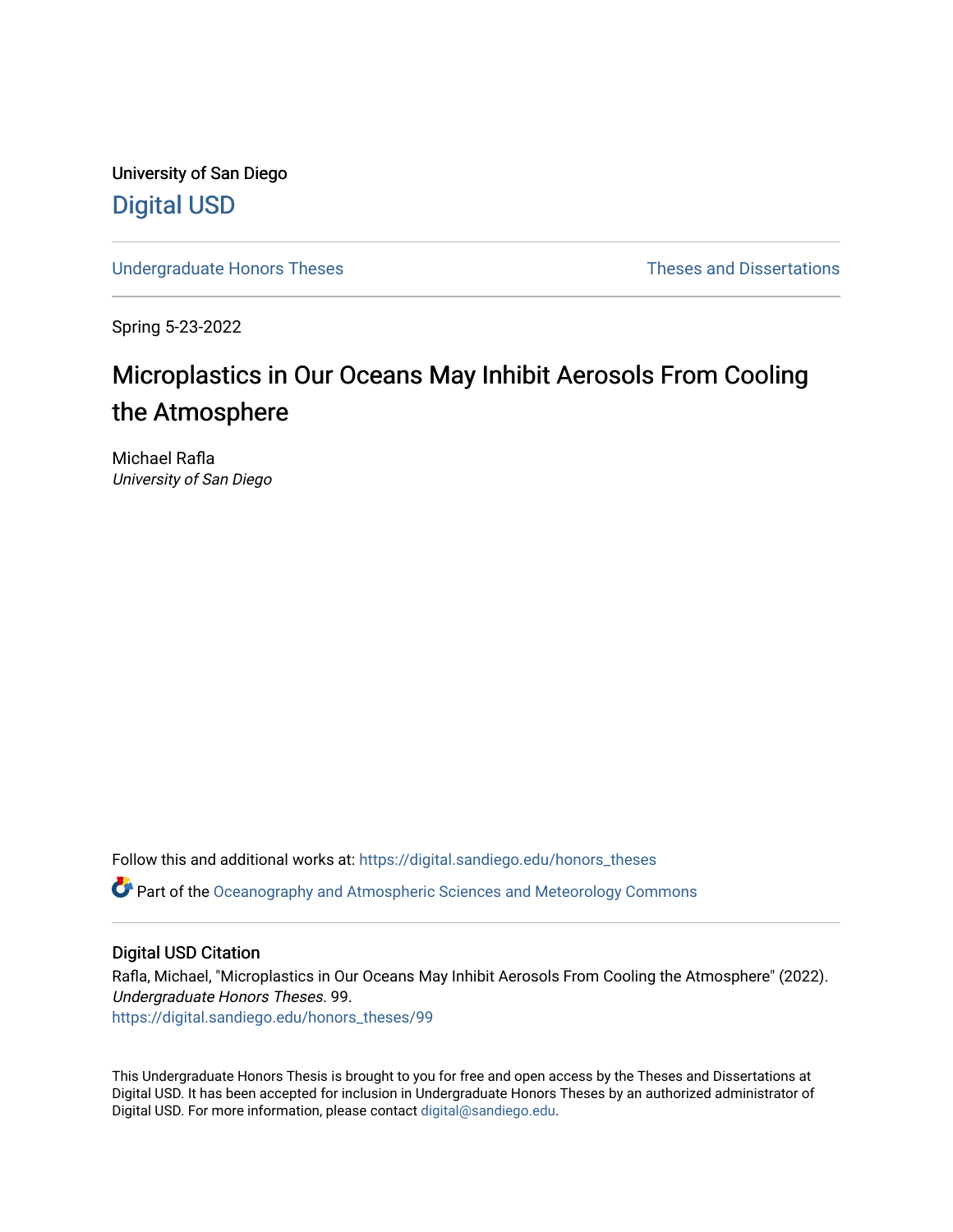Microplastics in Our Oceans May

Inhibit Aerosols From Cooling the Atmosphere

\_\_\_\_\_\_\_\_\_\_\_\_\_\_\_\_\_\_\_\_\_\_

A Thesis

Presented to The Faculty and the Honors Program Of the University of San Diego

\_\_\_\_\_\_\_\_\_\_\_\_\_\_\_\_\_\_\_\_\_\_

By

Michael Rafla Chemistry/Environmental and Ocean Sciences

2022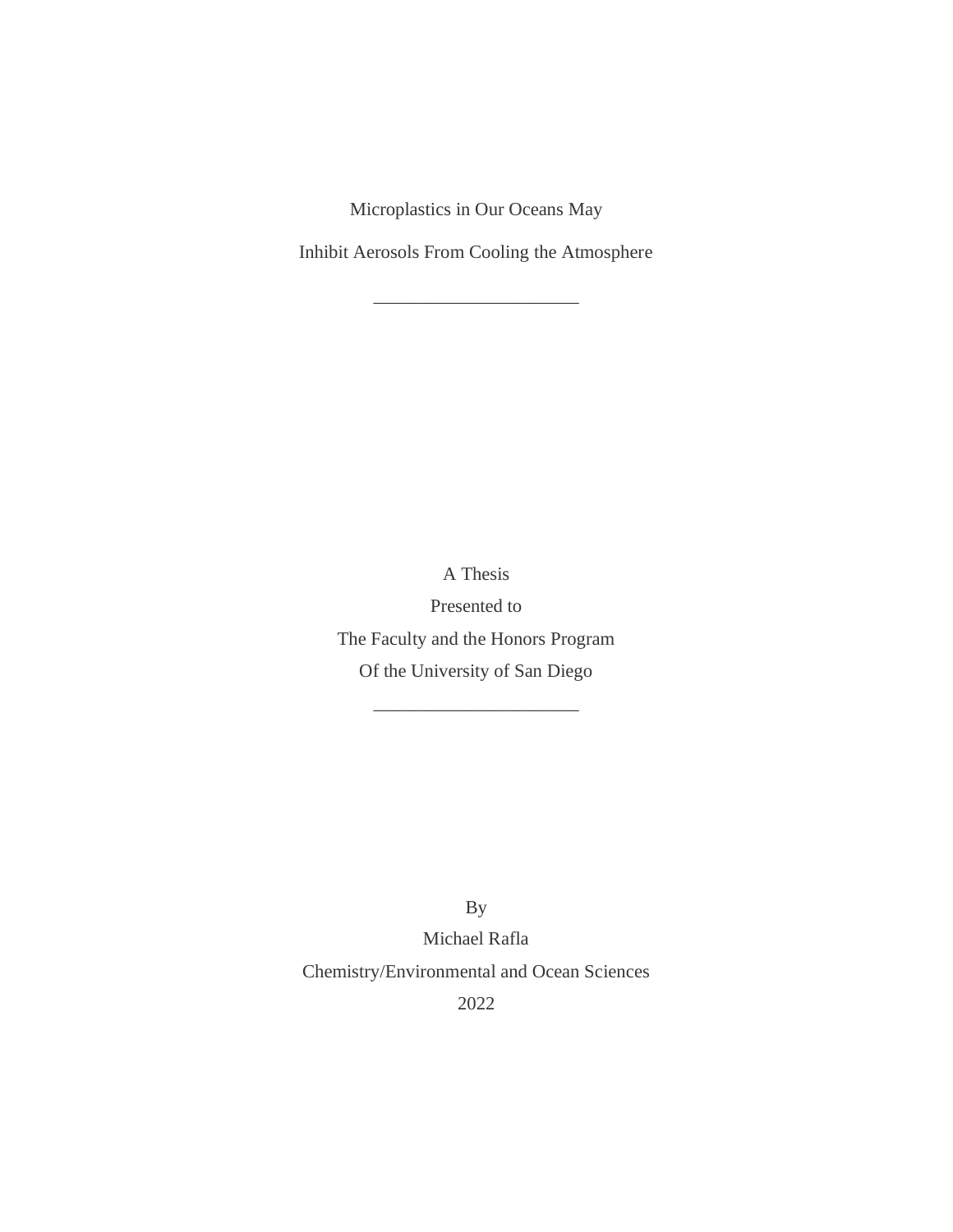## **Abstract**

Sea spray aerosol (SSA) are liquid gaseous particles emitted directly from the ocean, making their way into the atmosphere. It is hypothesized that SSA enters the atmosphere from mechanical processes such as wind and ocean waves. Winds and waves promote bubble formation and these bubbles which make their way onto the ocean surface. After these wavecreated bubbles rise to the ocean surface, the bubble ruptures and water evaporates which causes gaseous drops to be released into the air: this is the main source of SSA. SSA matter is known to affect Earth's climate, by scattering light energy and solar radiation from the surrounding environment. They can also affect global temperature levels because they aid in cloud formation. With Earth's waters covering about three-fourths of the planet's surface area, SSA is crucial for managing Earth's radiation budget. Their important environmental role may be blunted due to an ominous problem: ocean pollution. Microplastics in our oceans affect how and if aerosols form. This study goes into detail of how microplastics affect SSA formation and its implications. This experiment utilizes ocean movement laboratory simulations to measure SSA generation in the presence of various microplastics. The data suggests that larger microplastics have a greater, more significant effect on reducing aerosol production than finer, powdery plastics.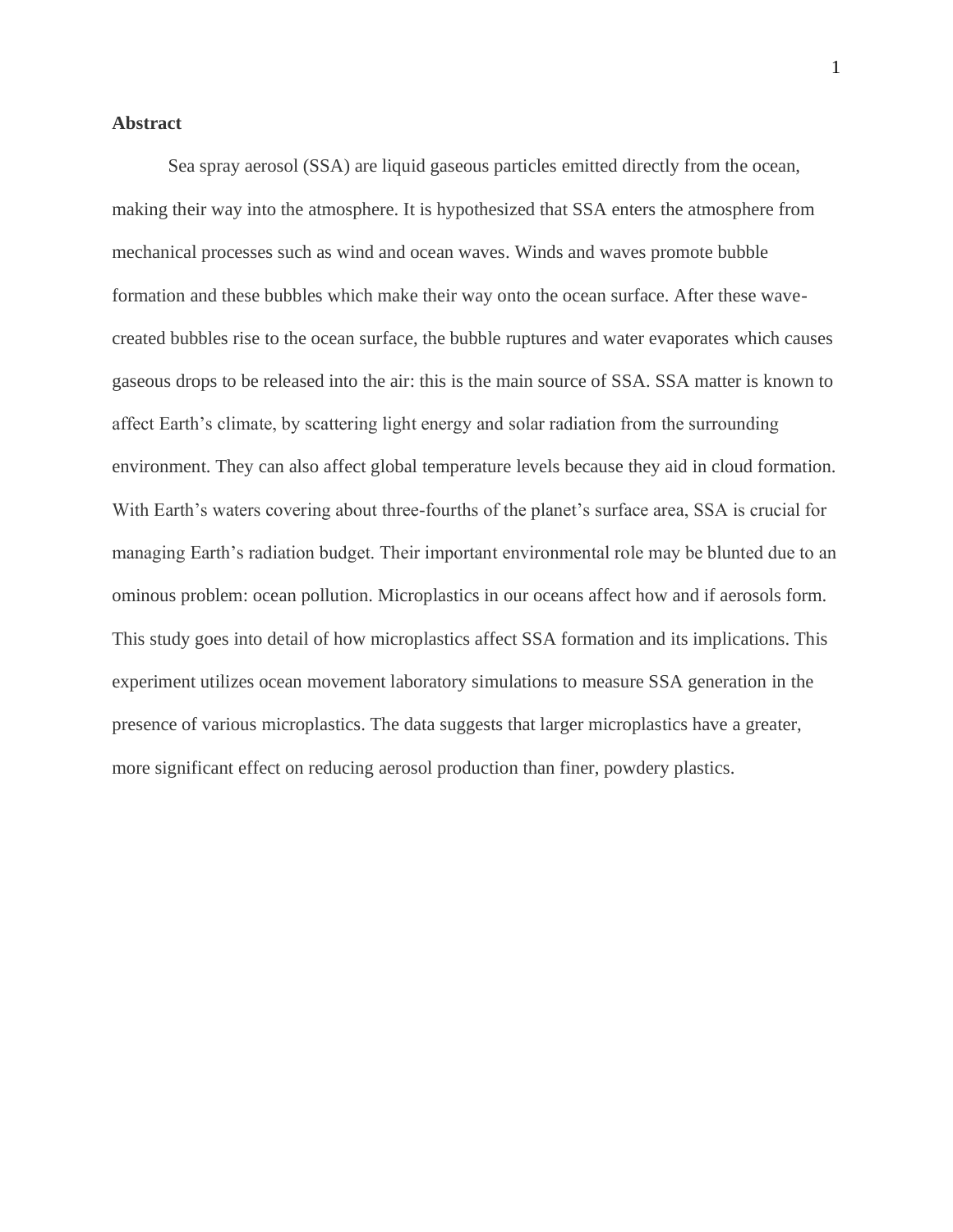### **Introduction**

Global warming is a worldwide issue that has been prominent for several decades and it is yet to be completely understood or solved. In order to bring light to the threat level that this issue poses, it is important to take a look at some metrics: Within the next 2 decades, global temperatures are likely to rise 1.5 degrees celsius or about 2.7 degrees fahrenheit. There is a global warming trend with records being broken each year. In fact, the last 7 years have been the warmest to ever be recorded. More than 1 million species are at risk of extinction by climate change. Ice sheets in Greenland and the Antarctic have decreased on average about 400 billion tons of ice per year (earthday.org, 2021). It is a well known fact that global warming has the potential to stop life, as we know it, on Earth. Common methods that have been implemented to combat global warming include driving electric vehicles, minimizing our emission of greenhouse gasses, shifting from the use of fossil fuels to renewable energy, and decreasing our food waste and landfill. Although these are all valid methods to disrupt global warming, it is not nearly enough. Global temperatures are nevertheless rising at an alarming rate. This research paper will attempt to tackle this worldwide issue through an atmospheric chemical lens via the production of aerosol particles.

Atmospheric chemistry is influenced by sea spray aerosol (SSA). SSA particles are largely produced through bubble-mediated film and jet droplet generation, as well as through the direct ripping of droplets off wave tops at high wind speeds (Schulz et al., 2014). Wind is also a contributing factor to note as a driving force of wave formation and thus a driving force of aerosol formation. Other production methods include the spilling of droplets from breaking waves, splash droplets from precipitation, and secondary droplets thought to be generated by their parent main film drops' collision on the water's surface. In this regard, it is worth noting that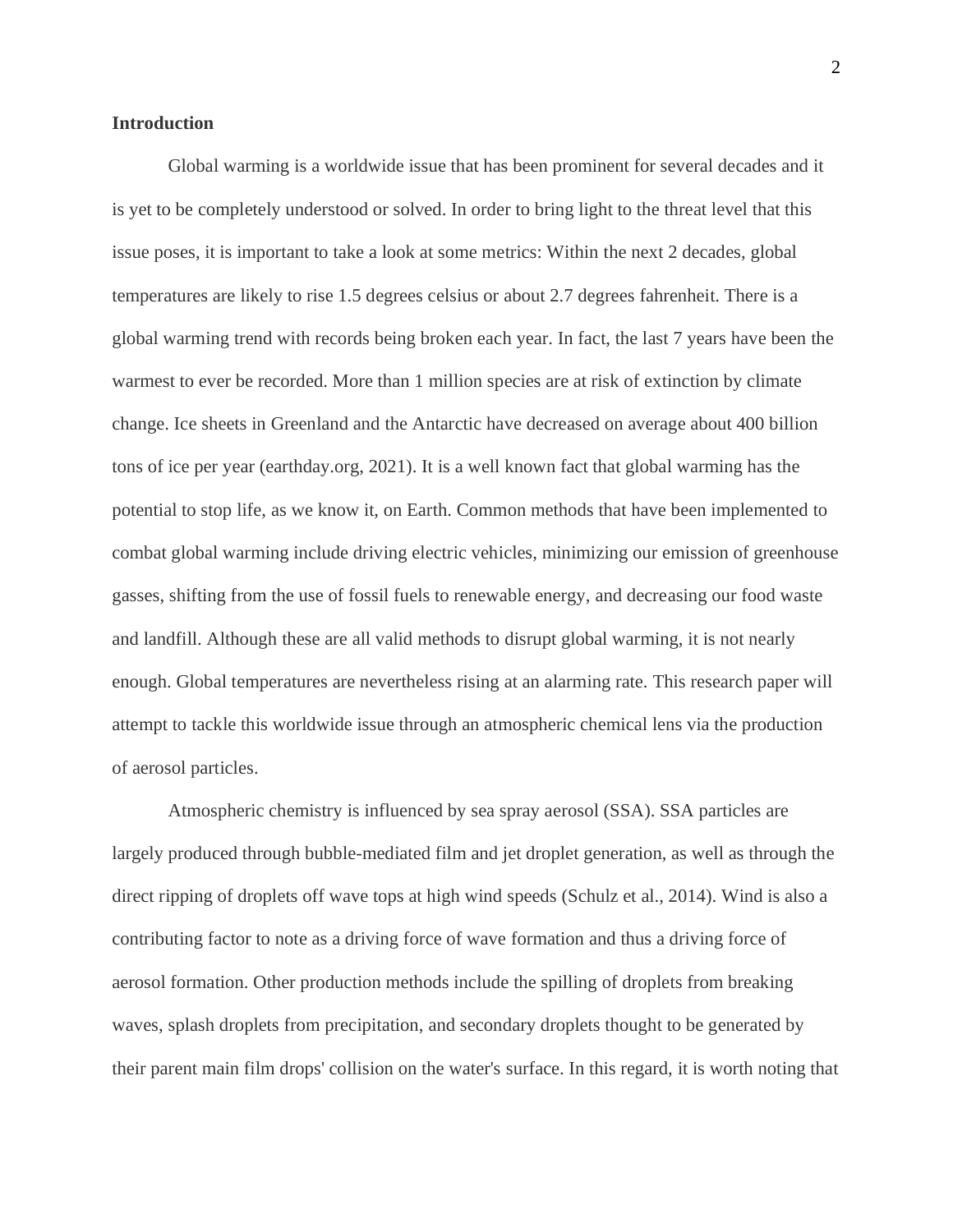the composition of SSA particles might vary from one place to the next. They are enriched by organic material that is picked up by the bubbles rising in the water column and from the microlayer at the sea surface during their formation from bubbles. The composition of SSA is quite complex, varying from one location to the next: for example, proteins, enzymes, bacteria, viruses, fatty acids, and sugars are all components which have been derived from the sea surface microlayer (SSML) and which have been discovered in SSA (Schiffer et al., 2018). Although the numerical concentrations of sea spray aerosols are not as high as those of anthropogenic aerosols such ammonium sulphates, their contribution is important since our oceans cover about 75% of the Earth, whereas anthropogenic aerosols are created locally (Schulz et al., 2014). Without our oceans, the planet would be too hot and unsuitable for sustainable life.

Now that the composition of SSA particles have been somewhat established, we can now understand how SSA cools our planet. These aerosol particles contribute to atmospheric cooling by scattering incoming solar radiation. Through a phenomenon known as the Albedo Effect, SSA particles are able to reflect away incoming heat from the sun into the atmosphere. In order for the Earth to be in radiative balance, or to have no net change in global temperature levels, incoming solar radiation - outgoing solar radiation must equal 0. Radiative balance for the Earth should be the metric we should strive for to inhibit global warming. Additionally, these aerosol particles can serve as nuclei for cloud formation. Through the Albedo Effect, SSA has the ability to offset the radiative forces of greenhouse gasses (Horowitz et al., 2020). The other ways that SSA can counteract the effects of greenhouse gasses is through the direct interaction of SSA's halogens and greenhouse gasses. As SSA is generated and its particles are released into the atmosphere, halogens, including Chlorine, Bromine, and Iodine are released as well. Reductions in ozone, a greenhouse gas which traps heat in the atmosphere, result primarily from its direct reaction with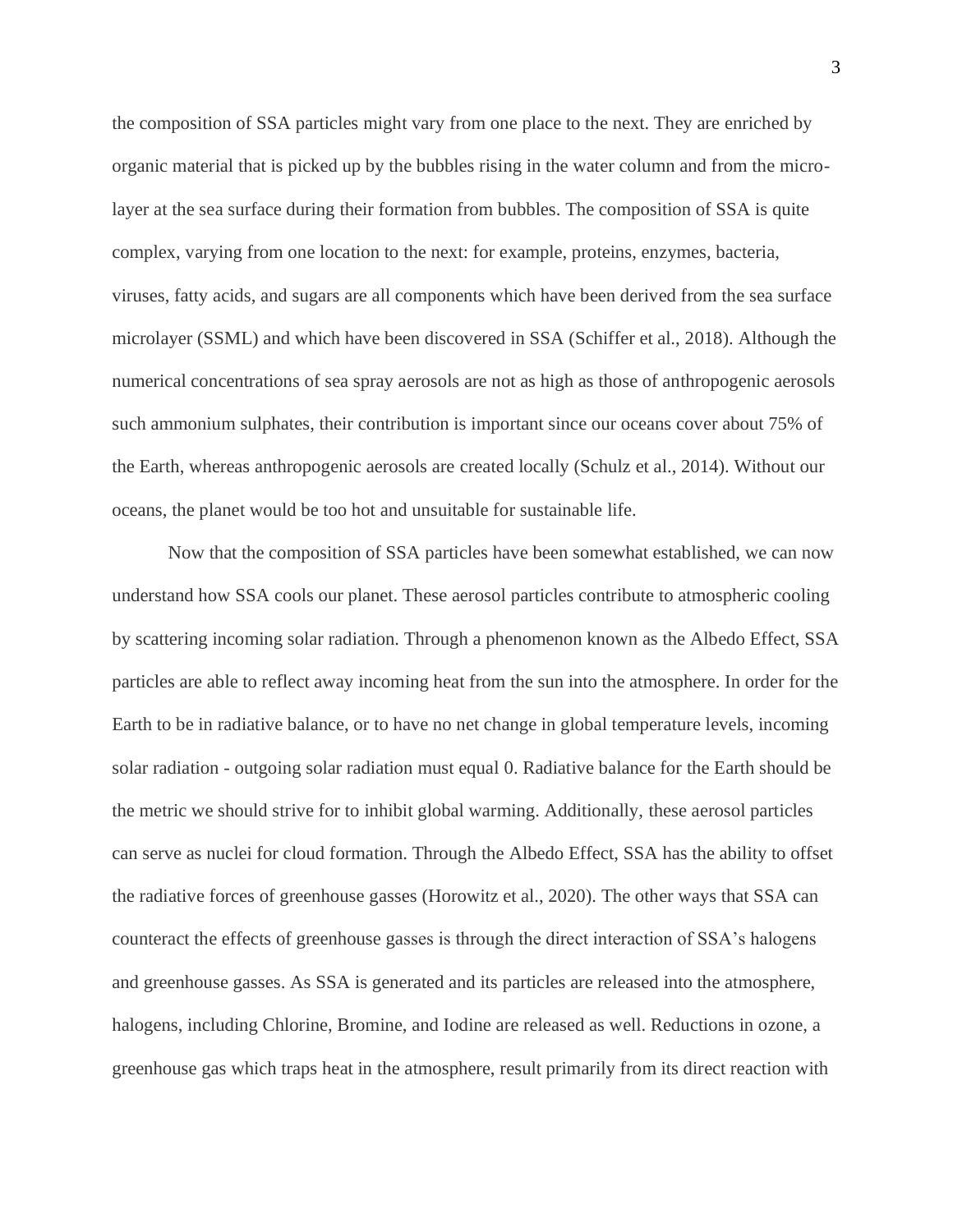halogens to form species such as BrO and Clo (Horowitz et al., 2020). SSA increased Cl and Br concentrations by 20 to 40% which in turn directly interacts with ozone causing a decrease in the ozone concentration by 3 to 6% (Horowitz et al., 2020). SSA can also reflect heat through the formation of clouds. Clouds form from building block particles known as cloud condensation nuclei (CCN). CCNs are essentially particles upon which water vapor condenses and subsequently forms cloud droplets. Thus, it is important to enhance SSA generation as much as possible when it comes to cooling our planet. However, though the ocean comprises 75% of the Earth's surface area, not all of that 75% is viable to produce SSA due to the pollution of microplastics floating on the surface. This research study will go into detail of how microplastics can get in the way of SSA production by quantifying their effects. For this experiment, it is hypothesized that larger microplastics will be more effective at blocking SSA generation.

#### **Methods**

In order to test the hypothesis in question, it is necessary to replicate real-life ocean conditions as much as possible. In the laboratory, a 500 mL round-bottom flask was used as the reaction chamber. 350 mL of distilled water was first added to the flask. According to the instructions of the Instant Ocean powder, it was calculated that 8.94 grams of instant ocean powder would be required for the 350 mL of distilled water. A medium-sized stir bar was added and set to a higher setting of rotation (levels 7-10). The air supply, which flowed through a glass frit, was also turned on with a flow rate of 0.6 L/min to ensure proper bubble formation. Then aerosol measurements would be taken using the Scanning Mobility Particle Sizer (SMPS). After 5 trials (160 seconds) of the seawater mixture was taken,  $1.3 E<sup>-4</sup>$  grams of surfactant (palmitic acid) was added to the reaction mixture. Another 5 trials would be run after the surfactant was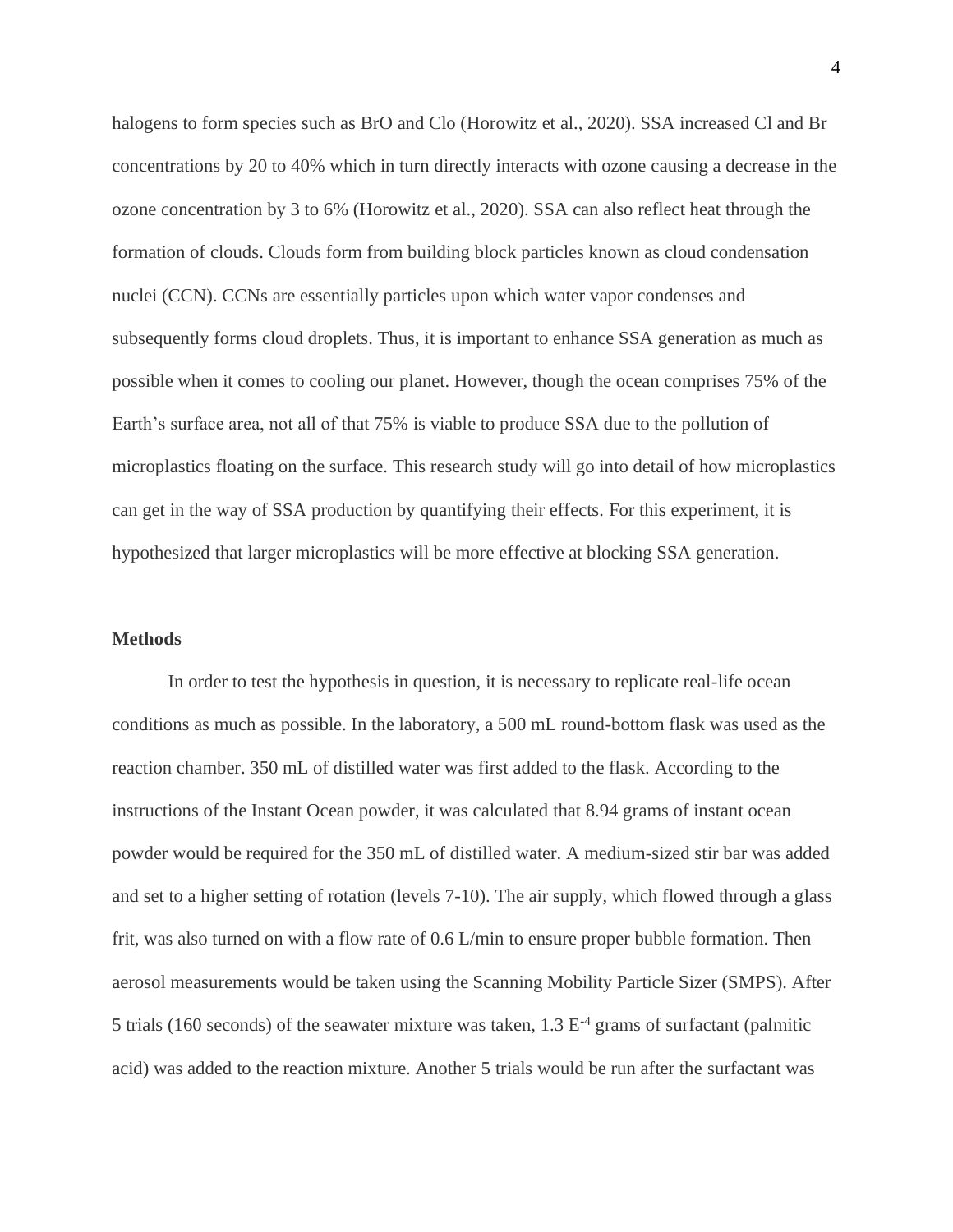added. At this point in the procedure, either 0.92 grams of polyethylene (tiny powdery plastic), 30 large 1 cm x 1 cm P4 plastic pieces, or 40 small 0.5 cm x 0.5 cm P4 plastic pieces (larger plastic bag pieces) would be added. Then 5 trials would be run with the SPMS.

After all data was collected through the SPMS, the native file would be converted into a text file (.txt file) which would then be opened using Microsoft Excel. From there, each trial would be analyzed for outliers. Data would then be manipulated to make graphs with error bars, showing how the addition of each substance affected aerosol concentrations.



Figure 1. Experimental Setup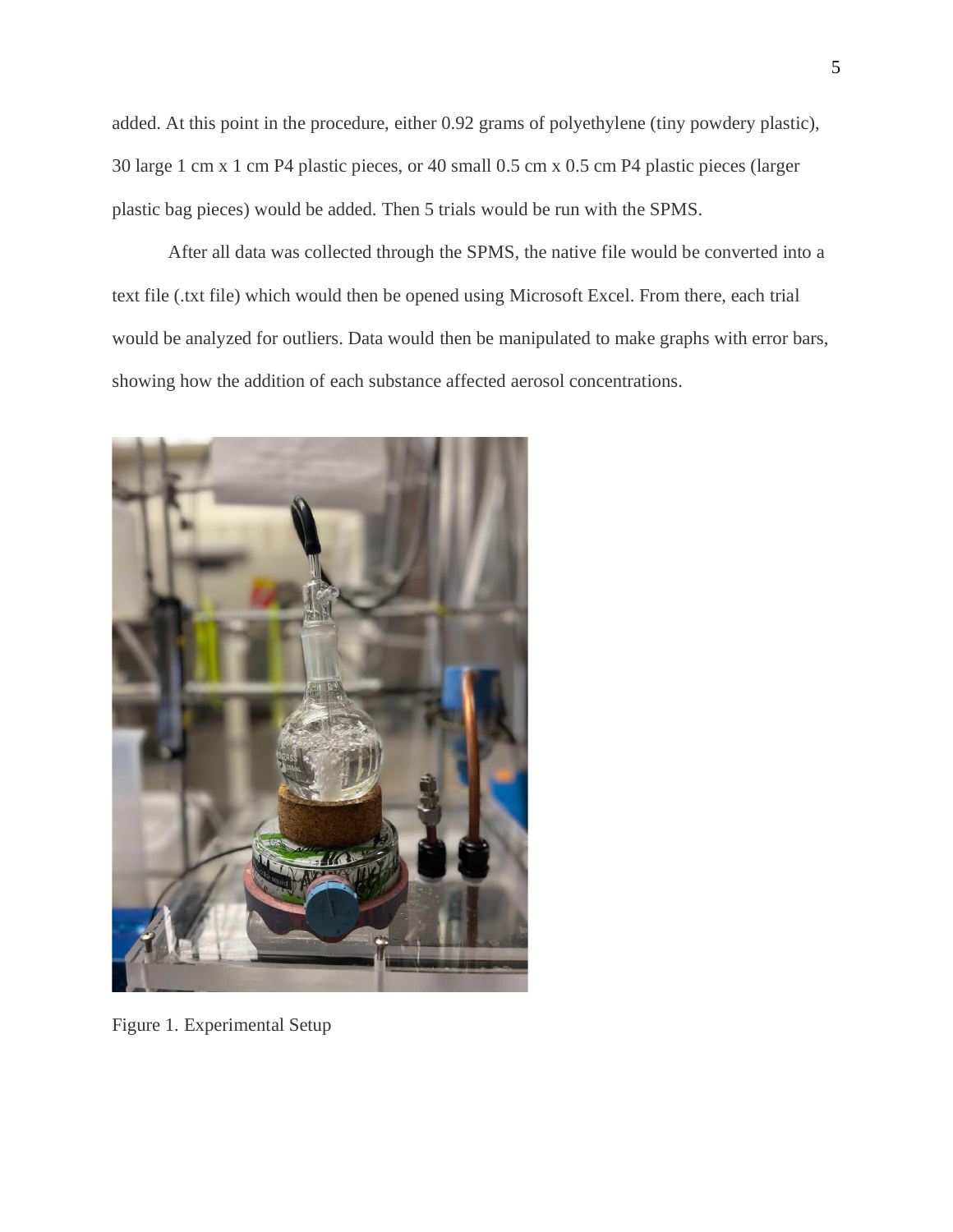



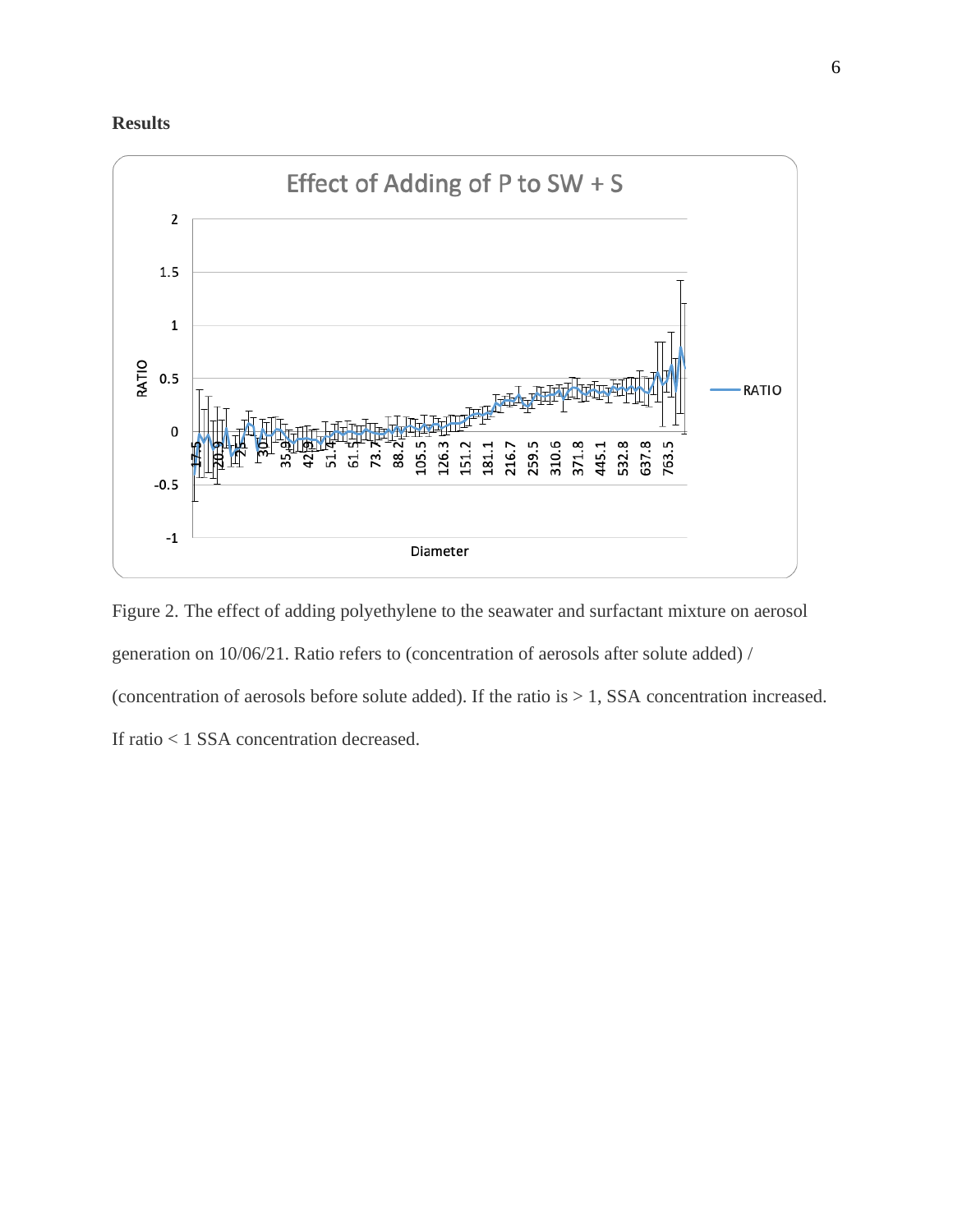

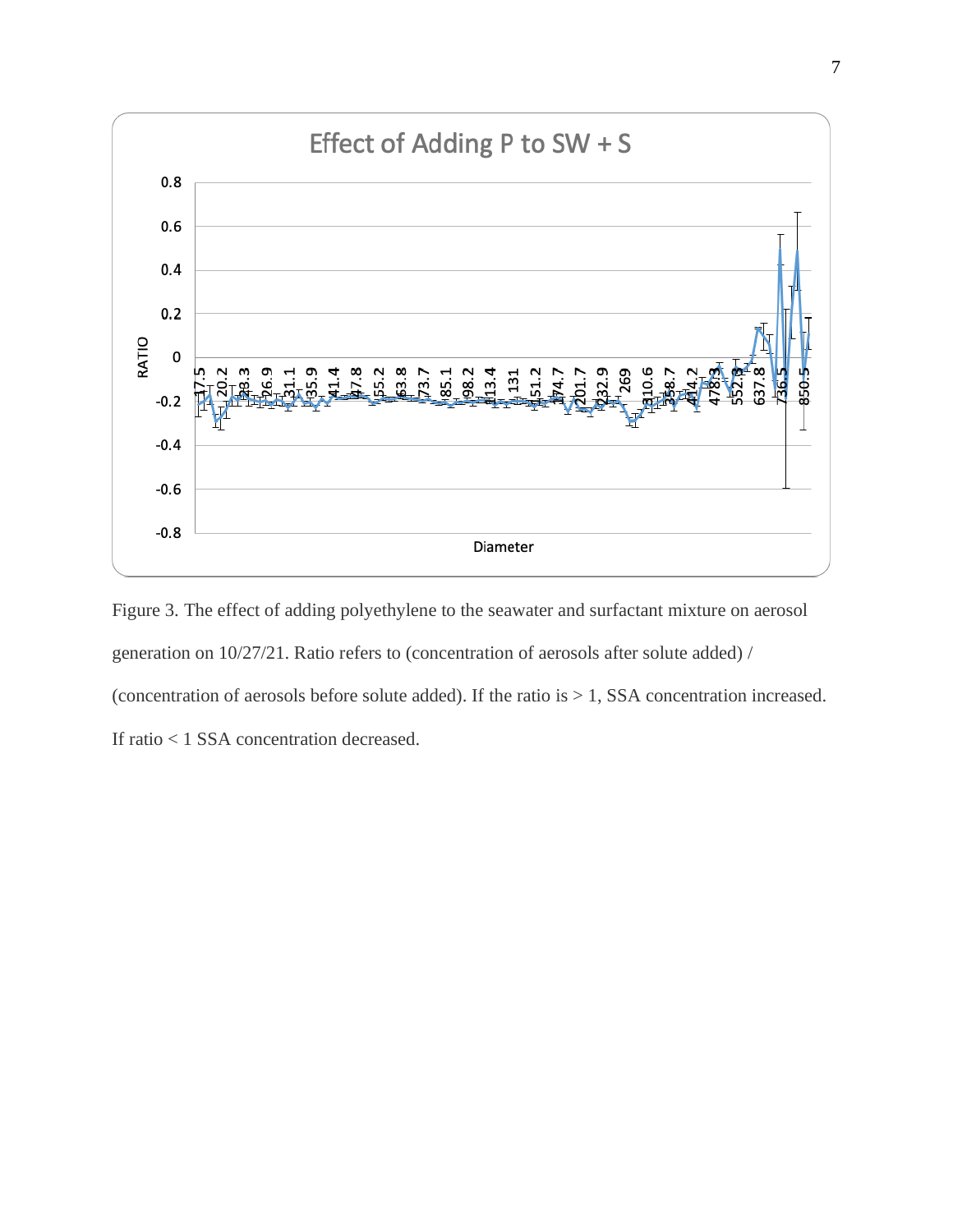

Figure 4. The effect of adding polyethylene to the seawater and surfactant mixture on aerosol generation on 11/03/21. Ratio refers to (concentration of aerosols after solute added) / (concentration of aerosols before solute added). If the ratio is  $> 1$ , SSA concentration increased. If ratio < 1 SSA concentration decreased.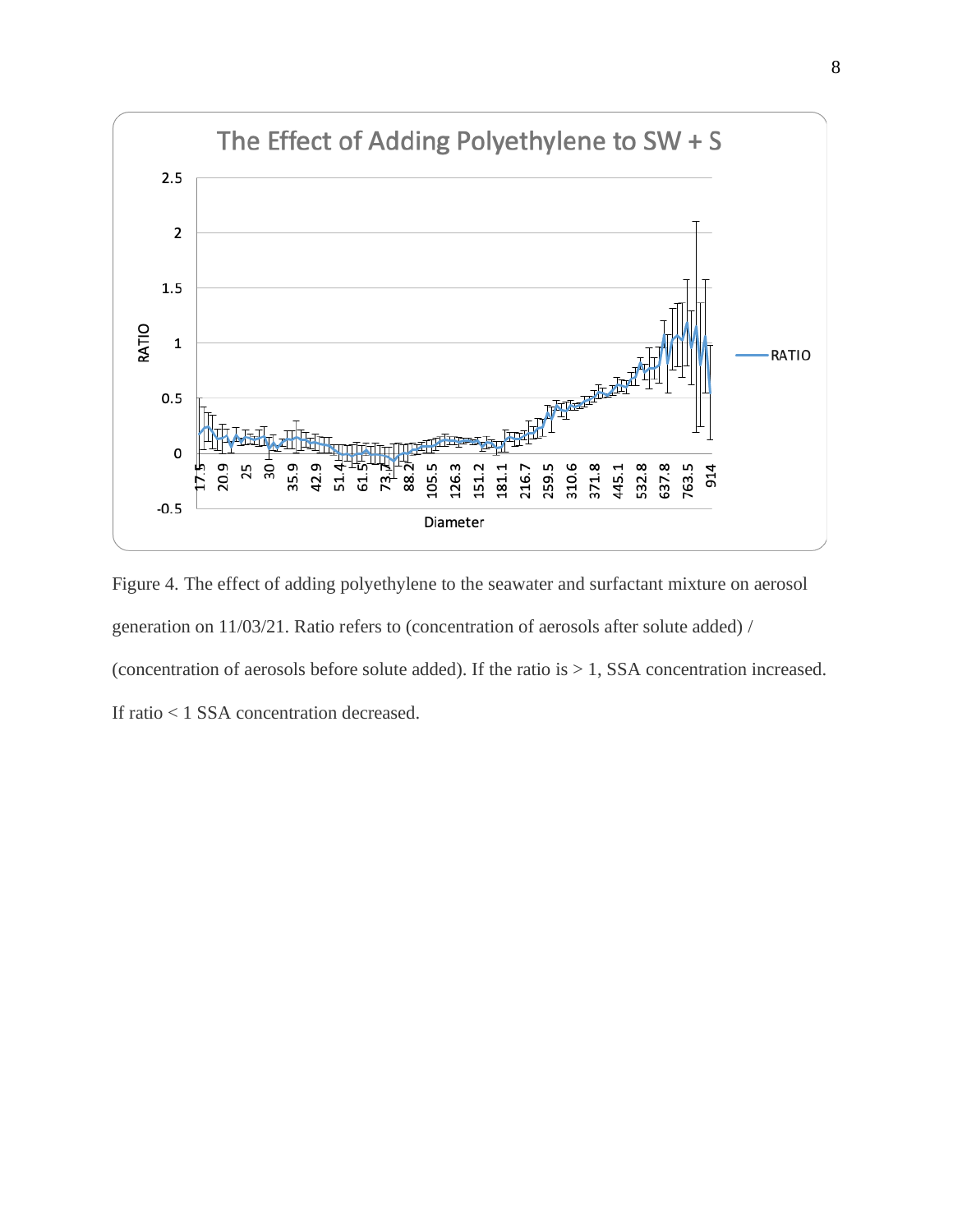

Figure 5. The effect of adding polyethylene to the seawater and surfactant mixture on aerosol generation on 11/17/21. Ratio refers to (concentration of aerosols after solute added) / (concentration of aerosols before solute added). If the ratio is > 1, SSA concentration increased. If ratio < 1 SSA concentration decreased.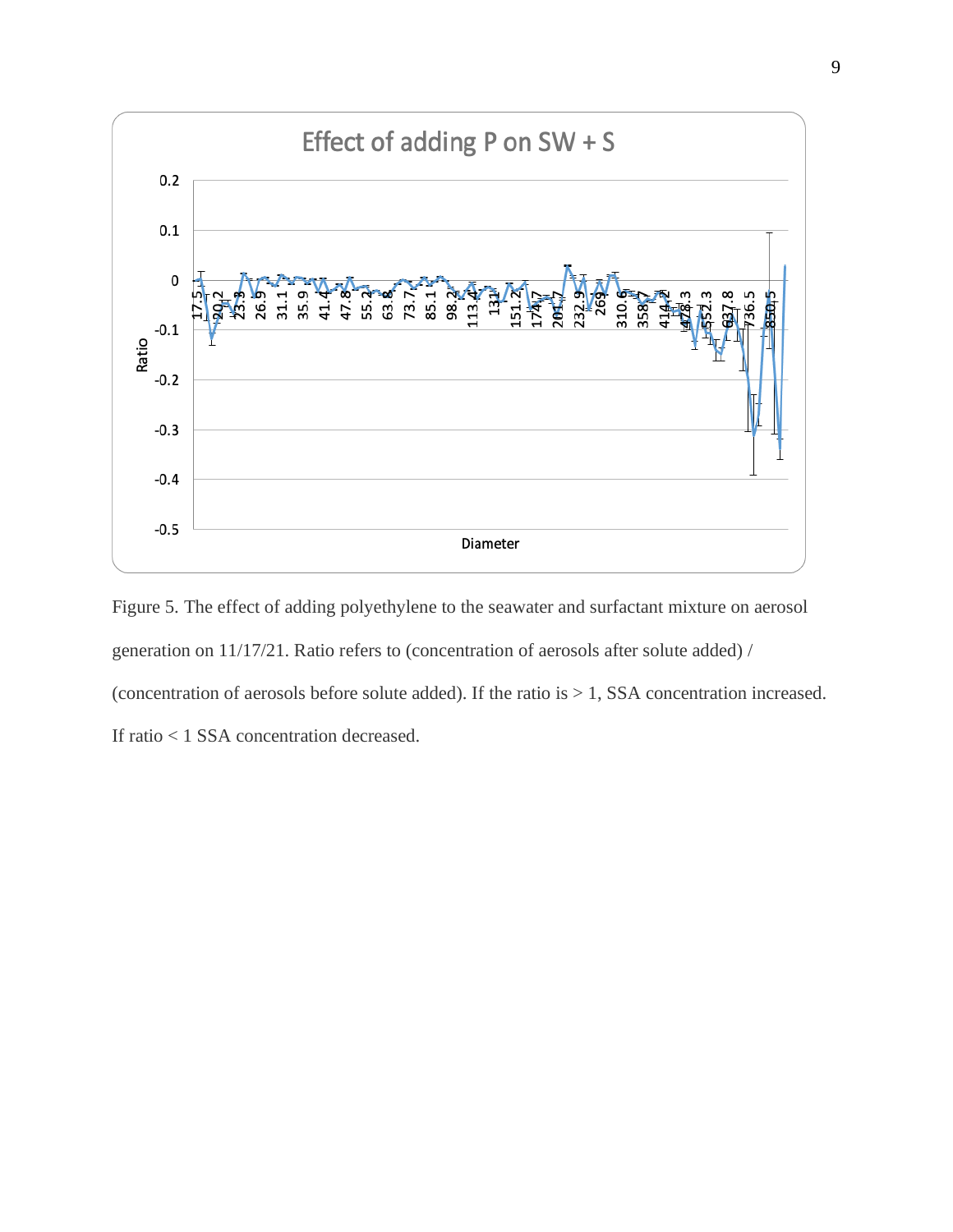

Figure 6. The average effect of adding polyethylene to the seawater and surfactant mixture on aerosol generation from all experimental runs. Ratio refers to (concentration of aerosols after solute added) / (concentration of aerosols before solute added). If the ratio is  $> 1$ , SSA concentration increased. If ratio < 1 SSA concentration decreased.

Smaller plastics resulted in more aerosol generation while the larger ones inhibited it. The addition of polyethylene to the seawater and surfactant mixture showed negligible effects for the small to medium sized aerosol particles with diameters ranging from 17.5 nm to approximately 150 nm. Once that threshold is surpassed (diameter > 150 nm), there is an increase in the ratio or the concentration of aerosol generation after the addition of polyethylene (Fig. 2 - 4 & Fig. 6). One of the experimental runs did not follow this pattern, however. It showed an opposite effect for those larger diameter particles, causing them to decrease in concentration (Fig. 5). Looking at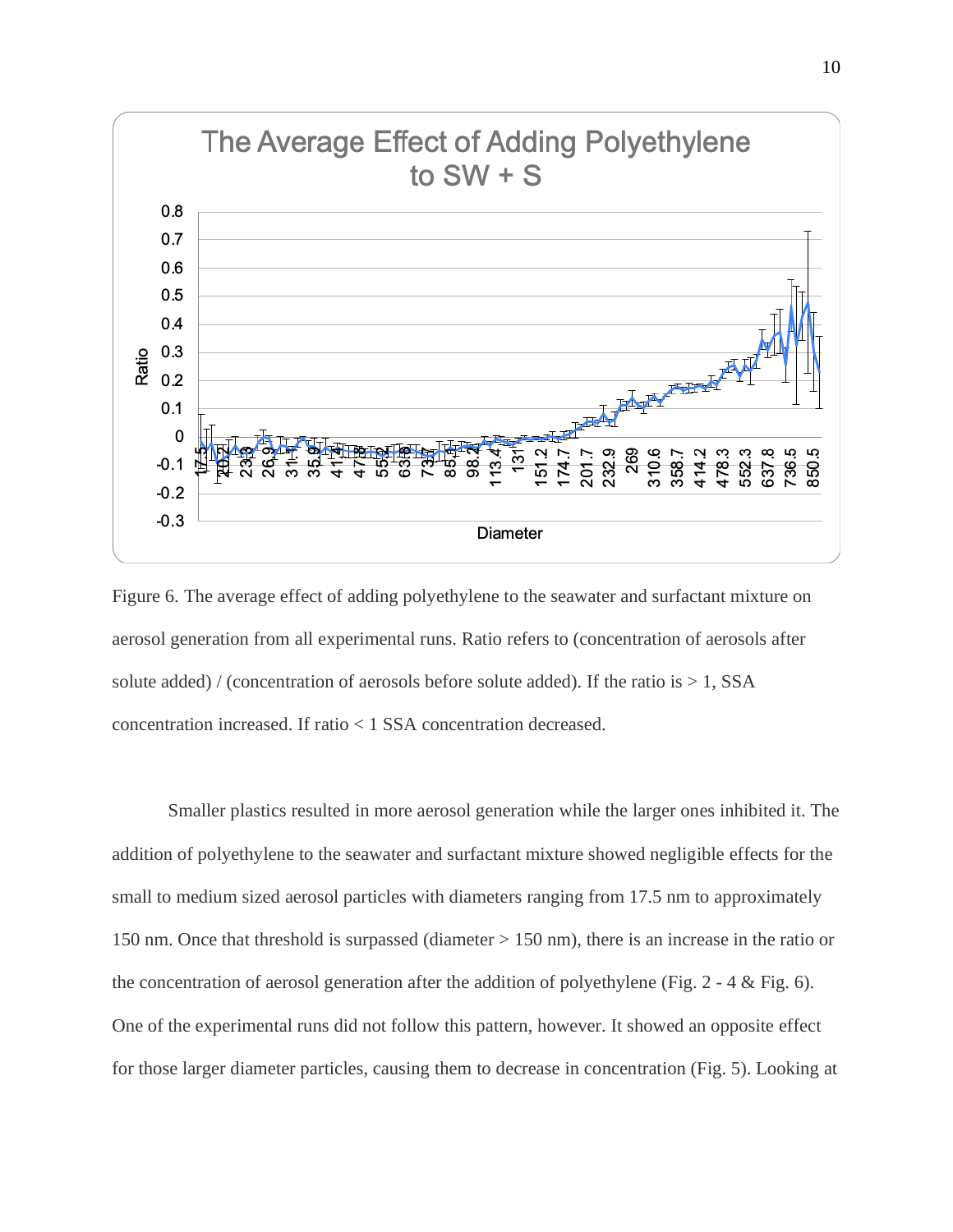the aggregate polyethylene data, the trend holds: with smaller and medium sized aerosols being largely unaffected while the larger aerosol particles increase in concentration (Fig. 6).



Figure 7. The effect of adding small 0.5 cm x 0.5 cm P4 plastic pieces to the seawater and surfactant mixture on aerosol generation on 10/13/21. Ratio refers to (concentration of aerosols after solute added) / (concentration of aerosols before solute added). If the ratio is  $> 1$ , SSA concentration increased. If ratio < 1 SSA concentration decreased.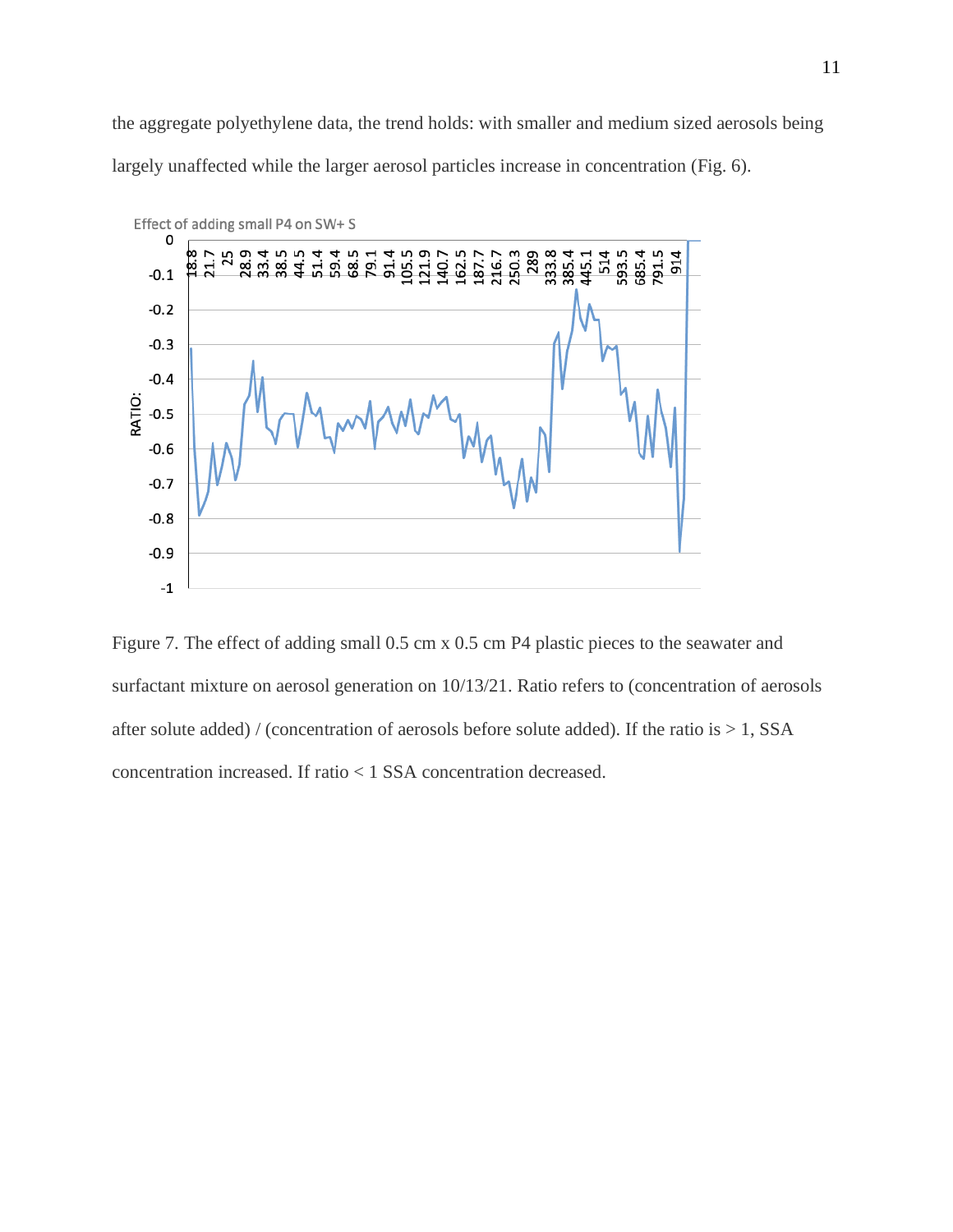

Figure 8. The effect of adding large 1 cm x 1 cm P4 plastic pieces to the seawater and surfactant mixture on aerosol generation on 11/03/21. Ratio refers to (concentration of aerosols after solute added) / (concentration of aerosols before solute added). If the ratio is  $> 1$ , SSA concentration increased. If ratio < 1 SSA concentration decreased.

Moving onto the larger P4 plastic pieces obtained from an everyday plastic bag, aerosol generation was inhibited. When the smaller 0.5 cm x 0.5 cm P4 plastic pieces were added to the seawater and surfactant mixture, there is no recognizable pattern with previous results. However, all aerosol diameters were negatively affected, meaning that they decreased in concentration (Fig. 7). It is important to note that order effects (i.e. what is added and when) may explain this unrecognizable, unpredictable trend seen in Figure 7. However, when the large 1 cm x 1 cm P4 plastic pieces were added to the seawater, surfactant, and polyethylene mixture, the smaller diameter aerosol particle concentrations are largely unaffected or have slightly decreased, while the larger diameter particle concentrations are substantially decreased (Fig. 8). This data suggests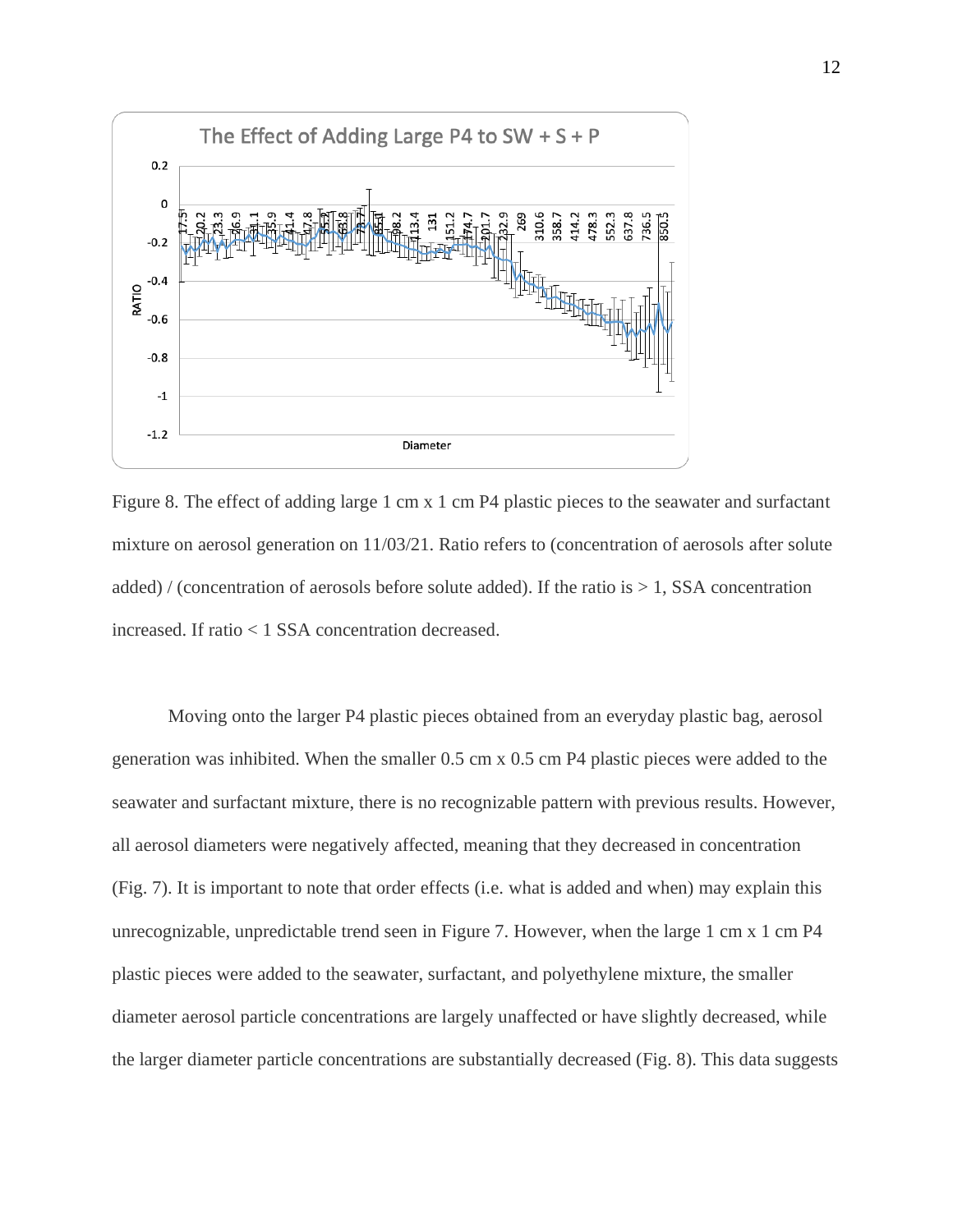that adding large P4 plastic pieces seems to have an inverse effect for when the polyethylene was added (Fig. 8 & Fig. 6).

### **Discussion**

The experimental results from this study show that the larger P4 plastics led to decreased aerosol generation while the smaller polyethylene plastic led to increased SSA generation. Thus, our hypothesis was supported. This implies that those small powdery plastics like polyethylene may be beneficial for SSA generation and in turn will lead to an increased cooling effect of our atmosphere. Conversely, larger plastics decrease SSA generation and therefore less cooling pressure, causing global temperatures to increase. This does not mean, however, that we should in fact be polluting our oceans with small powdery plastics. We already have enough of a problem to deal with as it is. Pollution of our oceans is not an issue that is dwindling in our current day and age. In fact, ocean microplastic concentrations are predicted to quadruple by the year 2050 ("Ocean plastic pollution," 2022). Knowing this information, it is extremely worrisome that an increase in concentration of microplastics, especially the larger plastics, can lead to even more harmful global warming effects that we have been experiencing today. It is important to develop mathematical models to predict how sustainable life on Earth will be for species at the risk of extinction due to warming habitats. Setting a "deadline" of extinction may help society be more likely to take action and contribute to animal conservation efforts. One place to start is to have government-funded vessels roaming the oceans with large nets which would at least collect those larger plastics. For existing cargo ships completing their ocean routes, the government could provide them with these subsidized nets at port.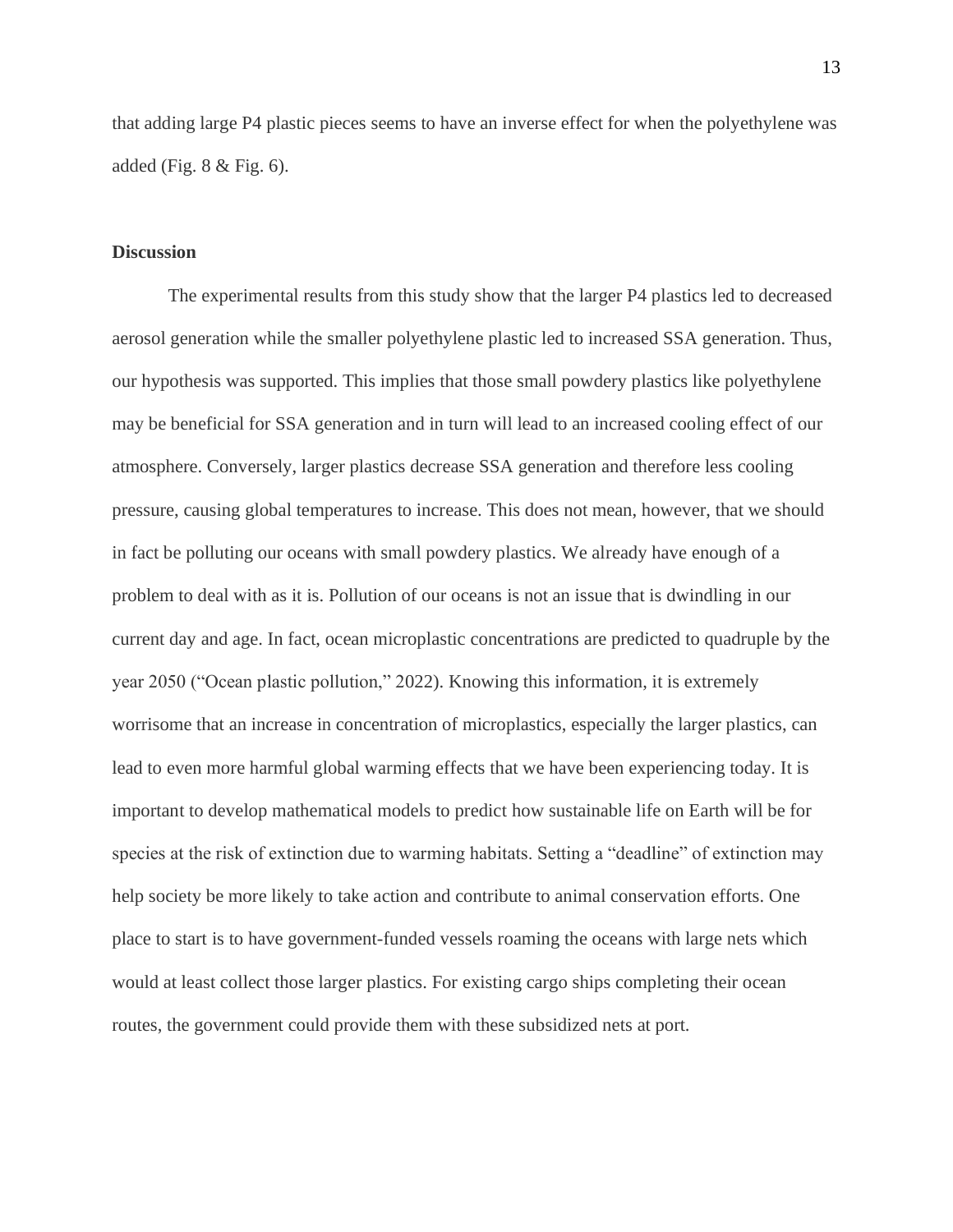If we have shown an effect of microplastics, it is important to ask ourselves the following question: what does that mean for the real ocean? How much microplastic is on the ocean planet compared to what has been conducted in the simulated lab environments. According to Tanhua et al., the average microplastic concentration in our oceans is approximately 50 m<sup>-3</sup> (2020). However, the polyethylene concentration that my research team and I used in the experiments is .00263 g/mL. These two values are difficult to compare with one another because one is a number density and the other is a mass density. Future research efforts should take foundational steps in most accurately replicating ocean conditions in terms of microplastic concentration, surfactant composition, bacteria, etc. floating on the surface. It may be worthwhile to capture real ocean water to limit confounds.

The results from my research team's experiments still does not explain how plastic can enhance SSA generation. So we must ask ourselves: If a bubble is about to pop, is there a way that plastic floating particles can result in more aerosols being released to the atmosphere? One possible explanation for this research question is the following. Polyethylene plastic on surfactant film makes film thicker which may cause bubbles to pop sooner. This leads to the idea that the SSA particles being released are probably bigger because the film did not have time to thin out. This would subsequently lead to increased concentrations of aerosols > 100 nm (minimum size to form CCN and clouds). In order to test this hypothesis regarding bubble popping dynamics, we would need to obtain a high speed camera. This proposed study would use the camera to capture this whole process in action if we are able to see chunks of plastics on the surface of bubbles that are about to pop. Learning about SSA and how humans can change their ways of life to better our environmental longevity is an important area of research that should continue to be researched until the problem at hand is under control.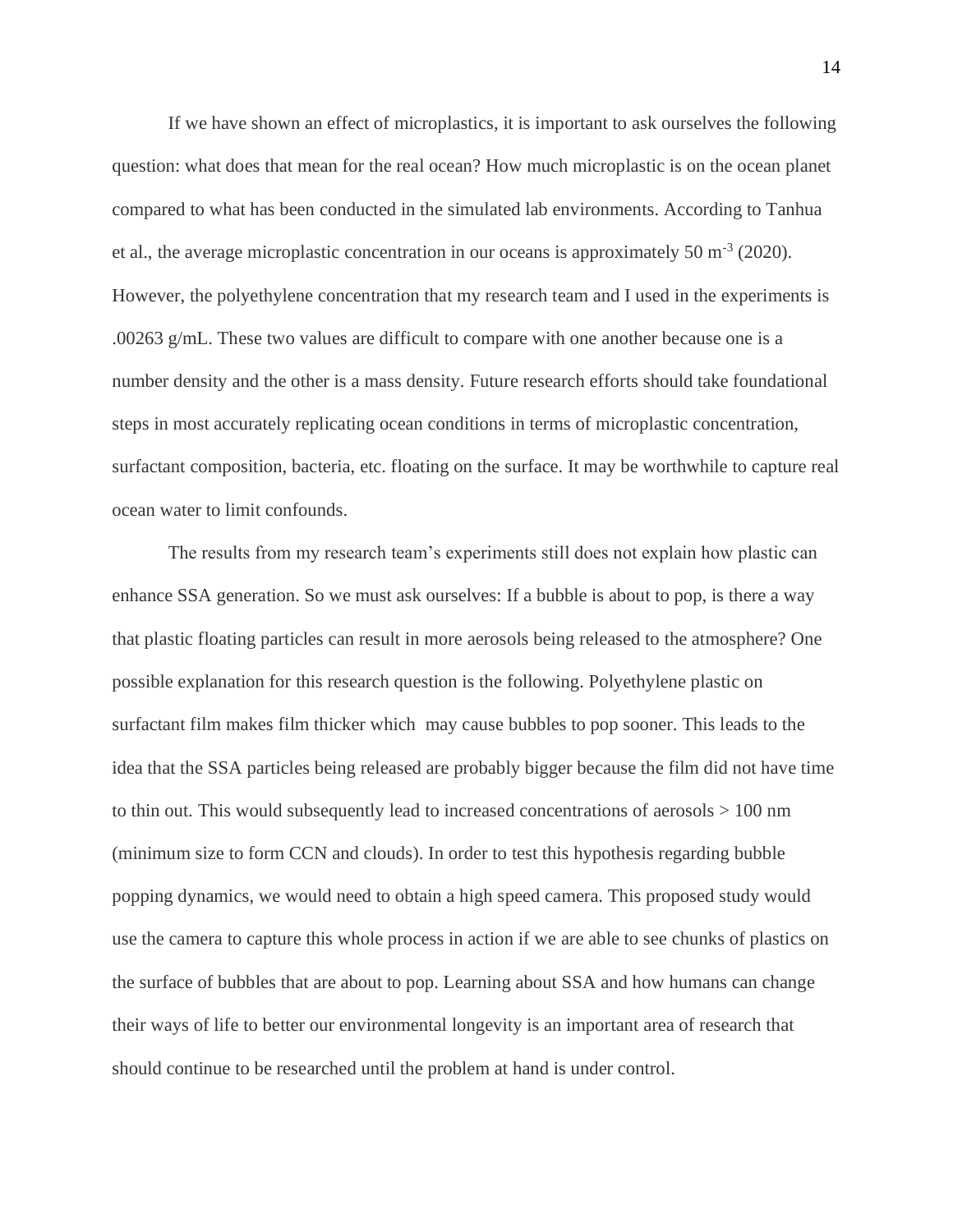#### References

- Horowitz, H. M., Holmes, C., Wright, A., Sherwen, T., Wang, X., Evans, M., et al. (2020). Effects of sea salt aerosol emissions for marine cloud brightening on atmospheric chemistry: Implications for radiative forcing. Geophysical Research Letters, 47, e2019GL085838.<https://doi.org/10.1029/2019GL085838>
- Ocean plastic pollution to quadruple by 2050, pushing more areas to exceed ecologically Dangero. WWF. (n.d.). Retrieved April 12, 2022, from [https://wwf.panda.org/wwf\\_news/?4959466%2FOcean-plastic-pollution-to-quadruple](https://wwf.panda.org/wwf_news/?4959466%2FOcean-plastic-pollution-to-quadruple-)by-2050-p ushing-more-areas-to-exceed-ecologically-dangerous-threshold-ofmicroplastic-concentration
- Schiffer, J. M., Mael, L. E., Prather, K. A., Amaro, R. E., & amp; Grassian, V. H. (2018). Sea Spray Aerosol: Where Marine Biology meets Atmospheric Chemistry. ACS Central Science, 4(12), 1617–1623.<https://doi.org/10.1021/acscentsci.8b00674>
- Schulz, M., de Leeuw, G., Balkanski, Y. (2004). Sea-salt aerosol source functions and emissions. In: Granier, C., Artaxo, P., Reeves, C.E. (eds) Emissions of Atmospheric Trace Compounds. Advances in Global Change Research, vol 18. Springer, Dordrecht. [https://doi.org/10.1007/978-1-4020-2167-1\\_9](https://doi.org/10.1007/978-1-4020-2167-1_9)
- Tanhua, T., Gutekunst, S. B., & Biastoch, A. (2020). A near-synoptic survey of ocean microplastic concentration along an around-the-world sailing race. PloS one, 15(12), e0243203. https://doi.org/10.1371/journal.pone.0243203
- 5 climate change facts to scare you into action this Halloween. Earth Day. (2021, October 21). Retrieved April 27, 2022, from